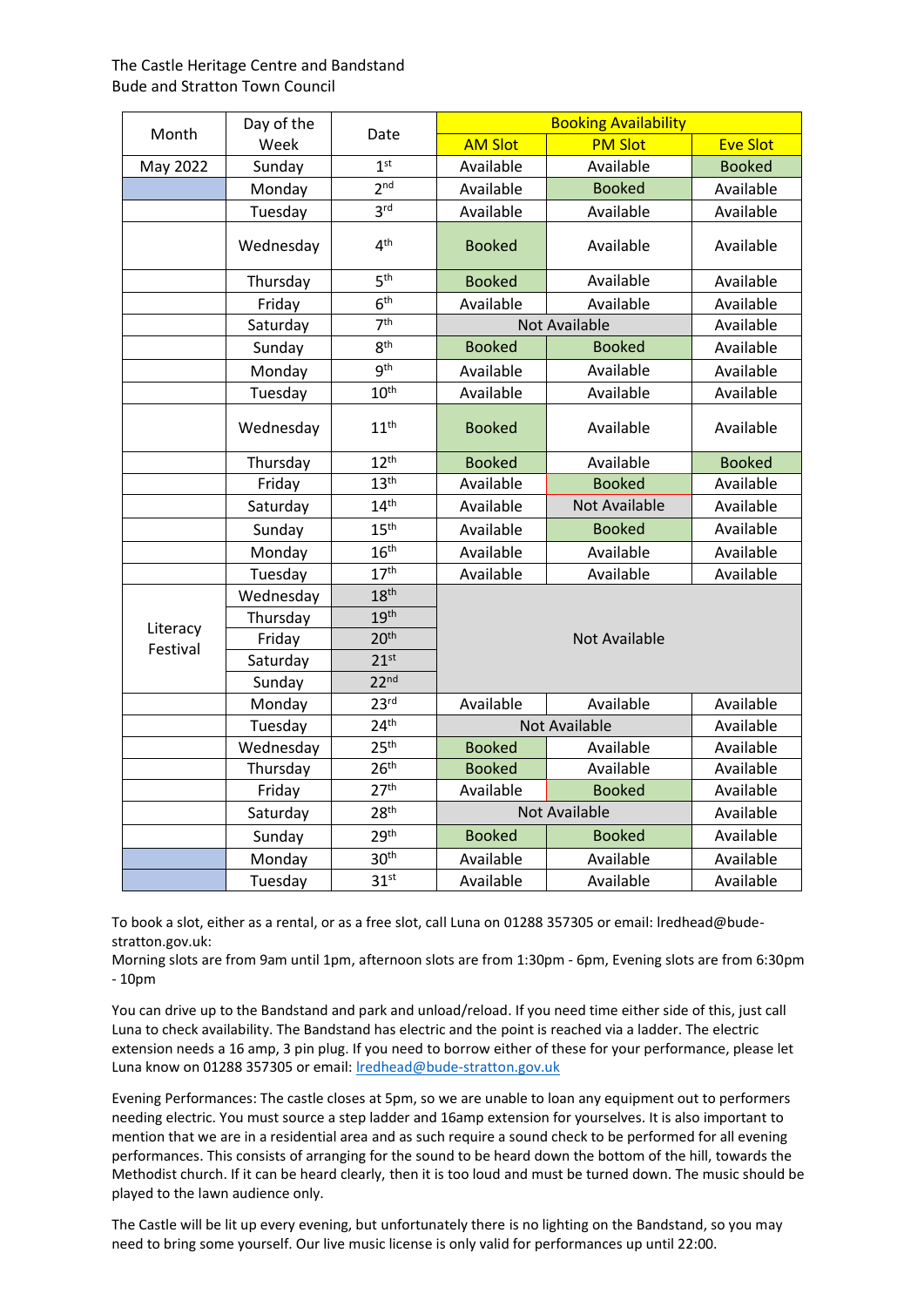| Month            | Day of the<br>Week | Date             | <b>Booking Availability</b> |                      |                 |  |
|------------------|--------------------|------------------|-----------------------------|----------------------|-----------------|--|
|                  |                    |                  | <b>AM Slot</b>              | <b>PM Slot</b>       | <b>Eve Slot</b> |  |
| <b>June 2022</b> | Wednesday          | 1 <sup>st</sup>  | <b>Booked</b>               | Available            | Available       |  |
|                  | Thursday           | 2 <sub>nd</sub>  | <b>Not Available</b>        |                      |                 |  |
| Queens           | Friday             | 3 <sup>rd</sup>  | Available                   | <b>Booked</b>        | Available       |  |
| Jubilee          | Saturday           | 4 <sup>th</sup>  | <b>Not Available</b>        |                      | Available       |  |
|                  | Sunday             | 5 <sup>th</sup>  | Available                   | <b>Booked</b>        | Available       |  |
|                  | Monday             | 6 <sup>th</sup>  | Available                   | Available            | Available       |  |
|                  | Tuesday            | 7 <sup>th</sup>  | Available                   | Available            | <b>Booked</b>   |  |
|                  | Wednesday          | 8 <sup>th</sup>  | <b>Booked</b>               | <b>Not Available</b> | Available       |  |
|                  | Thursday           | gth              | <b>Booked</b>               | Available            | Available       |  |
|                  | Friday             | 10 <sup>th</sup> | Available                   | <b>Booked</b>        | Available       |  |
|                  | Saturday           | 11 <sup>th</sup> |                             | <b>Not Available</b> |                 |  |
|                  | Sunday             | 12 <sup>th</sup> | Available                   | <b>Booked</b>        | Available       |  |
|                  | Monday             | 13 <sup>th</sup> | Available                   | Available            | Available       |  |
|                  | Tuesday            | 14 <sup>th</sup> | <b>Booked</b>               | <b>Booked</b>        | Available       |  |
|                  | Wednesday          | 15 <sup>th</sup> | <b>Booked</b>               | <b>Not Available</b> | Available       |  |
|                  | Thursday           | 16 <sup>th</sup> | Available                   | Available            | Available       |  |
|                  | Friday             | 17 <sup>th</sup> |                             |                      |                 |  |
|                  | Saturday           | 18 <sup>th</sup> | <b>Not Available</b>        |                      |                 |  |
|                  | Sunday             | 19 <sup>th</sup> |                             |                      |                 |  |
|                  | Monday             | 20 <sup>th</sup> | Available                   | Available            | Available       |  |
|                  | Tuesday            | 21 <sup>st</sup> | Available                   | Available            | <b>Booked</b>   |  |
|                  | Wednesday          | 22 <sup>nd</sup> | <b>Booked</b>               | Available            | Available       |  |
|                  | Thursday           | 23 <sup>rd</sup> | <b>Booked</b>               | <b>Booked</b>        | Available       |  |
|                  | Friday             | 24 <sup>th</sup> | <b>Not Available</b>        |                      | Available       |  |
|                  | Saturday           | 25 <sup>th</sup> |                             |                      |                 |  |
|                  | Sunday             | 26 <sup>th</sup> | <b>Not Available</b>        |                      |                 |  |
|                  | Monday             | 27 <sup>th</sup> |                             |                      |                 |  |
|                  | Tuesday            | 28 <sup>th</sup> | Available                   | Available            | Available       |  |
|                  | Wednesday          | 29 <sup>th</sup> | <b>Booked</b>               | Available            | Available       |  |
|                  | Thursday           | 30 <sup>th</sup> | <b>Booked</b>               | Available            | Available       |  |

To book a slot, either as a rental, or as a free slot, call Luna on 01288 357305 or email: lredhead@budestratton.gov.uk:

Morning slots are from 9am until 1pm, afternoon slots are from 1:30pm - 6pm, Evening slots are from 6:30pm - 10pm

You can drive up to the Bandstand and park and unload/reload. If you need time either side of this, just call Luna to check availability. The Bandstand has electric and the point is reached via a ladder. The electric extension needs a 16 amp, 3 pin plug. If you need to borrow either of these for your performance, please let Luna know on 01288 357305 or email[: lredhead@bude-stratton.gov.uk](mailto:lredhead@bude-stratton.gov.uk)

Evening Performances: The castle closes at 5pm, so we are unable to loan any equipment out to performers needing electric. You must source a step ladder and 16amp extension for yourselves. It is also important to mention that we are in a residential area and as such require a sound check to be performed for all evening performances. This consists of arranging for the sound to be heard down the bottom of the hill, towards the Methodist church. If it can be heard clearly, then it is too loud and must be turned down. The music should be played to the lawn audience only.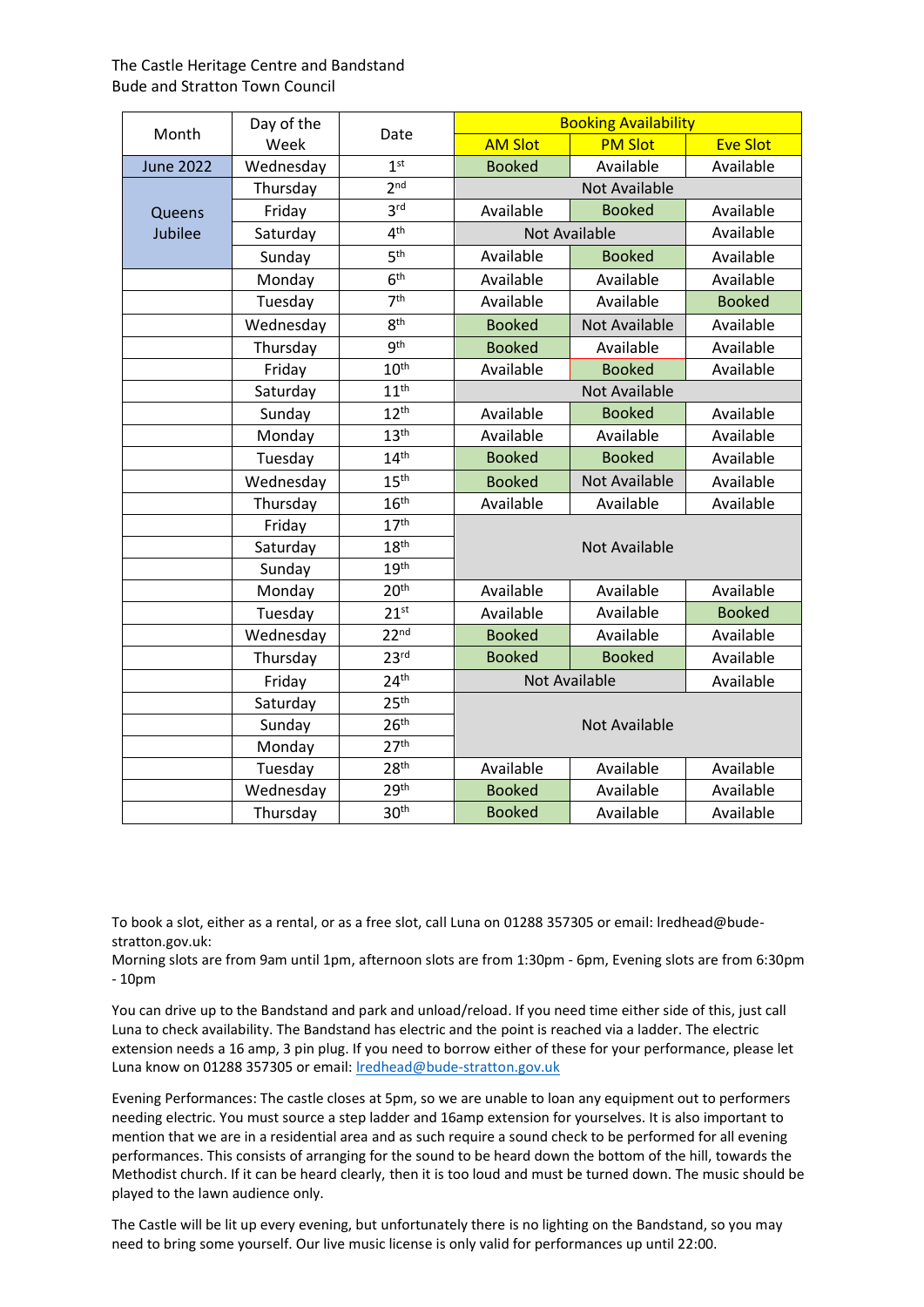| Month            | Day of the<br>Week |                  | <b>Booking Availability</b>       |                      |                 |  |
|------------------|--------------------|------------------|-----------------------------------|----------------------|-----------------|--|
|                  |                    | Date             | <b>AM Slot</b>                    | <b>PM Slot</b>       | <b>Eve Slot</b> |  |
| <b>July 2022</b> | Friday             | 1 <sup>st</sup>  | <b>Not Available</b><br>Available |                      |                 |  |
|                  | Saturday           | 2 <sub>nd</sub>  | Not Available                     |                      |                 |  |
|                  | Sunday             | 3 <sup>rd</sup>  |                                   |                      |                 |  |
|                  | Monday             | 4 <sup>th</sup>  | Available                         | <b>Booked</b>        | Available       |  |
|                  | Tuesday            | 5 <sup>th</sup>  | Available<br><b>Booked</b>        |                      |                 |  |
|                  | Wednesday          | 6 <sup>th</sup>  | <b>Booked</b>                     | Available            | Available       |  |
|                  | Thursday           | 7 <sup>th</sup>  | <b>Booked</b>                     | Available            | Available       |  |
|                  | Friday             | 8 <sup>th</sup>  | Available                         | <b>Booked</b>        | Available       |  |
|                  | Saturday           | 9 <sup>th</sup>  |                                   | <b>Not Available</b> |                 |  |
|                  | Sunday             | 10 <sup>th</sup> | <b>Not Available</b>              |                      |                 |  |
|                  | Monday             | 11 <sup>th</sup> | Available                         | Available            | Available       |  |
|                  | Tuesday            | 12 <sup>th</sup> | <b>Booked</b>                     | Available            | Available       |  |
|                  | Wednesday          | 13 <sup>th</sup> | <b>Booked</b>                     | Available            | Available       |  |
|                  | Thursday           | 14 <sup>th</sup> | Available                         | Available            | Available       |  |
|                  | Friday             | 15 <sup>th</sup> |                                   |                      |                 |  |
| Heritage         | Saturday           | 16 <sup>th</sup> |                                   | <b>Not Available</b> |                 |  |
| Festival         | Sunday             | 17 <sup>th</sup> |                                   |                      |                 |  |
|                  | Monday             | 18 <sup>th</sup> |                                   |                      |                 |  |
|                  | Tuesday            | 19 <sup>th</sup> | Available                         | Available            | Available       |  |
|                  | Wednesday          | 20 <sup>th</sup> | <b>Booked</b>                     | Available            | Available       |  |
|                  | Thursday           | 21 <sup>st</sup> | <b>Booked</b>                     | <b>Booked</b>        | Available       |  |
|                  | Friday             | 22 <sup>nd</sup> | Available                         | <b>Booked</b>        | <b>Booked</b>   |  |
|                  | Saturday           | 23 <sup>rd</sup> | Available                         | <b>Booked</b>        | Available       |  |
|                  | Sunday             | 24 <sup>th</sup> | Available                         | <b>Booked</b>        | Available       |  |
|                  | Monday             | 25 <sup>th</sup> | Available                         | Available            | Available       |  |
|                  | Tuesday            | 26 <sup>th</sup> | Available                         | <b>Booked</b>        | Available       |  |
|                  | Wednesday          | 27 <sup>th</sup> | <b>Booked</b>                     | Available            | Available       |  |
|                  | Thursday           | 28 <sup>th</sup> | <b>Booked</b>                     | Available            | Available       |  |
|                  | Friday             | 29th             | Available                         | Available            | Available       |  |
|                  | Saturday           | 30 <sup>th</sup> |                                   | <b>Not Available</b> | Available       |  |
|                  | Sunday             | 31 <sup>st</sup> | <b>Booked</b>                     | <b>Booked</b>        | Available       |  |

To book a slot, either as a rental, or as a free slot, call Luna on 01288 357305 or email: lredhead@budestratton.gov.uk:

Morning slots are from 9am until 1pm, afternoon slots are from 1:30pm - 6pm, Evening slots are from 6:30pm - 10pm

You can drive up to the Bandstand and park and unload/reload. If you need time either side of this, just call Luna to check availability. The Bandstand has electric and the point is reached via a ladder. The electric extension needs a 16 amp, 3 pin plug. If you need to borrow either of these for your performance, please let Luna know on 01288 357305 or email[: lredhead@bude-stratton.gov.uk](mailto:lredhead@bude-stratton.gov.uk)

Evening Performances: The castle closes at 5pm, so we are unable to loan any equipment out to performers needing electric. You must source a step ladder and 16amp extension for yourselves. It is also important to mention that we are in a residential area and as such require a sound check to be performed for all evening performances. This consists of arranging for the sound to be heard down the bottom of the hill, towards the Methodist church. If it can be heard clearly, then it is too loud and must be turned down. The music should be played to the lawn audience only.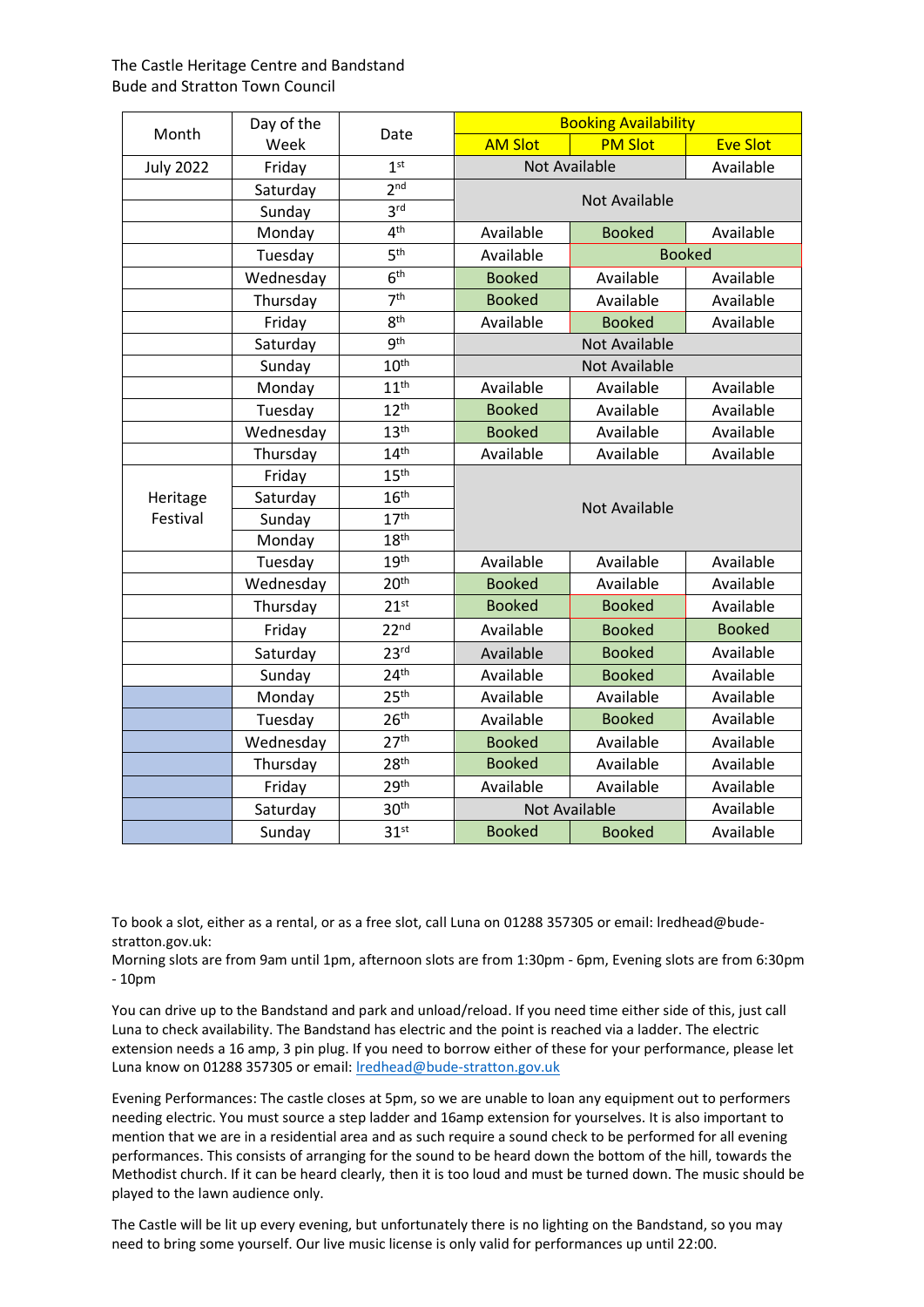|                | Day of the<br>Week |                  | <b>Booking Availability</b> |                      |                 |  |
|----------------|--------------------|------------------|-----------------------------|----------------------|-----------------|--|
| Month          |                    | Date             | <b>AM Slot</b>              | <b>PM Slot</b>       | <b>Eve Slot</b> |  |
| August<br>2022 | Monday             | 1 <sup>st</sup>  | Available                   | Available            | <b>Booked</b>   |  |
|                | Tuesday            | 2 <sub>nd</sub>  | Available                   | Available            | Available       |  |
|                | Wednesday          | 3 <sup>rd</sup>  | <b>Booking</b>              | Available            | Available       |  |
|                | Thursday           | 4 <sup>th</sup>  | <b>Booked</b>               | Available            | Available       |  |
|                | Friday             | 5 <sup>th</sup>  | Available                   | <b>Booked</b>        | Available       |  |
|                | Saturday           | 6 <sup>th</sup>  | <b>Not Available</b>        |                      | Available       |  |
|                | Sunday             | 7 <sup>th</sup>  | <b>Booked</b>               | <b>Booked</b>        | Available       |  |
|                | Monday             | 8 <sup>th</sup>  |                             | Not Available        |                 |  |
|                | Tuesday            | g <sup>th</sup>  | <b>Booked</b>               | Available            | Available       |  |
|                | Wednesday          | 10 <sup>th</sup> | <b>Booked</b>               | Available            | Available       |  |
|                | Thursday           | 11 <sup>th</sup> | Available                   | <b>Not Available</b> | Available       |  |
|                | Friday             | 12 <sup>th</sup> | Available                   | Available            | Available       |  |
|                | Saturday           | 13 <sup>th</sup> | Available                   | <b>Booked</b>        | Available       |  |
|                | Sunday             | 14 <sup>th</sup> | <b>Booked</b>               | <b>Booked</b>        | Available       |  |
|                | Monday             | 15 <sup>th</sup> | Available                   | Available            | Available       |  |
|                | Tuesday            | 16 <sup>th</sup> | Available                   | <b>Booked</b>        | Available       |  |
|                | Wednesday          | 17 <sup>th</sup> | <b>Booked</b>               | <b>Not Available</b> | Available       |  |
|                | Thursday           | 18 <sup>th</sup> | <b>Booked</b>               | <b>Booked</b>        | Available       |  |
|                | Friday             | 19 <sup>th</sup> | Available                   | <b>Booked</b>        | Available       |  |
|                | Saturday           | 20 <sup>th</sup> | <b>Not Available</b>        |                      |                 |  |
|                | Sunday             | 21 <sup>st</sup> |                             | <b>Not Available</b> |                 |  |
|                | Monday             | 22 <sup>nd</sup> | Available                   | <b>Booked</b>        | Available       |  |
|                | Tuesday            | 23 <sup>rd</sup> | Available                   | Available            | Available       |  |
|                | Wednesday          | 24 <sup>th</sup> | <b>Booked</b>               | Available            | Available       |  |
|                | Thursday           | 25 <sup>th</sup> | <b>Booked</b>               | Available            | <b>Booked</b>   |  |
|                | Friday             | 26 <sup>th</sup> | <b>Not Available</b>        |                      |                 |  |
|                | Saturday           | 27 <sup>th</sup> |                             |                      |                 |  |
|                | Sunday             | 28 <sup>th</sup> |                             |                      |                 |  |
|                | Monday             | 29 <sup>th</sup> |                             |                      |                 |  |
|                | Tuesday            | 30 <sup>th</sup> | Available                   | Available            | Available       |  |
|                | Wednesday          | 31 <sup>st</sup> | <b>Booked</b>               | Available            | Available       |  |

To book a slot, either as a rental, or as a free slot, call Luna on 01288 357305 or email: lredhead@budestratton.gov.uk:

Morning slots are from 9am until 1pm, afternoon slots are from 1:30pm - 6pm, Evening slots are from 6:30pm - 10pm

You can drive up to the Bandstand and park and unload/reload. If you need time either side of this, just call Luna to check availability. The Bandstand has electric and the point is reached via a ladder. The electric extension needs a 16 amp, 3 pin plug. If you need to borrow either of these for your performance, please let Luna know on 01288 357305 or email[: lredhead@bude-stratton.gov.uk](mailto:lredhead@bude-stratton.gov.uk)

Evening Performances: The castle closes at 5pm, so we are unable to loan any equipment out to performers needing electric. You must source a step ladder and 16amp extension for yourselves. It is also important to mention that we are in a residential area and as such require a sound check to be performed for all evening performances. This consists of arranging for the sound to be heard down the bottom of the hill, towards the Methodist church. If it can be heard clearly, then it is too loud and must be turned down. The music should be played to the lawn audience only.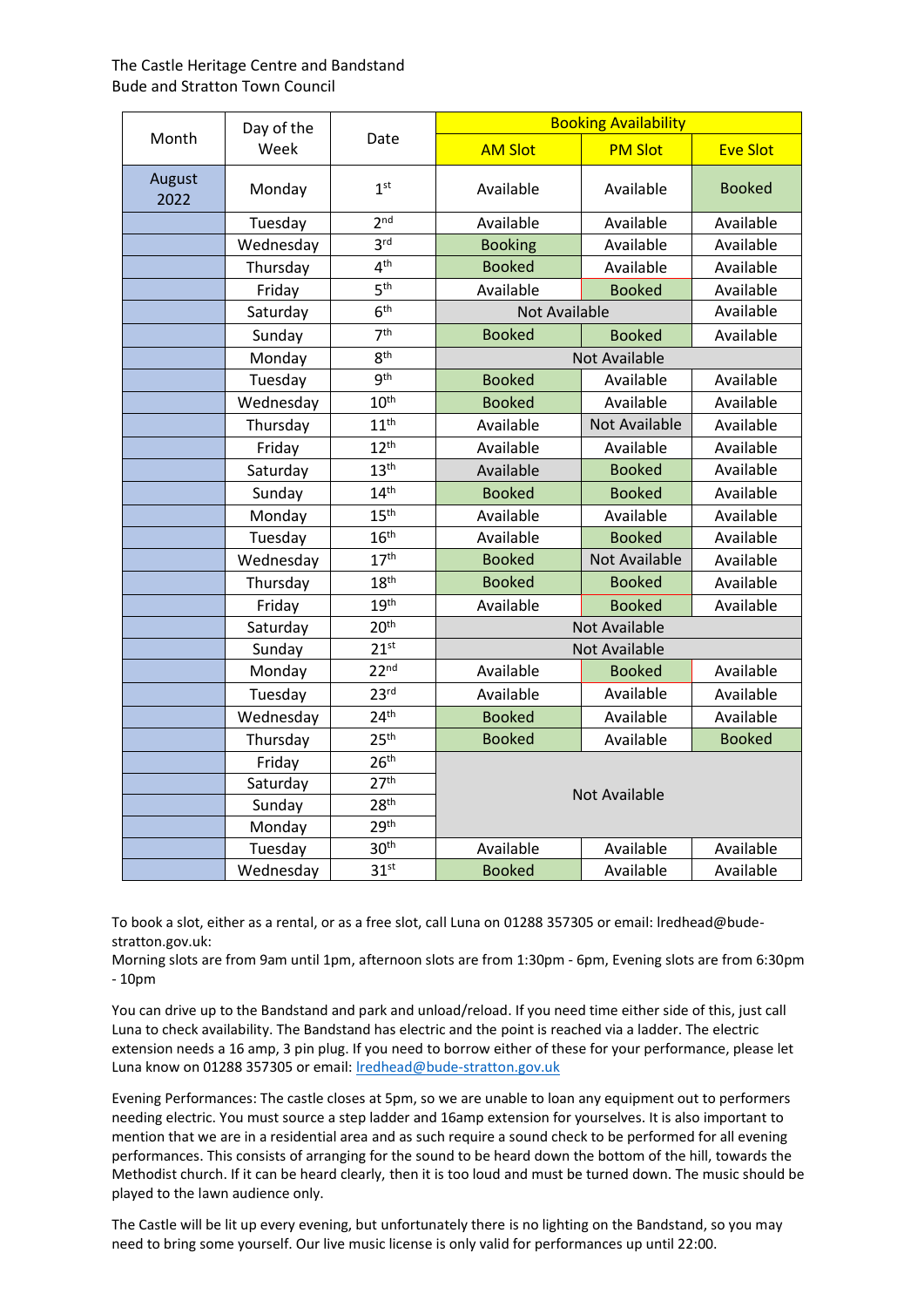| Month     | Day of the<br>Week |                  | <b>Booking Availability</b> |                      |                 |
|-----------|--------------------|------------------|-----------------------------|----------------------|-----------------|
|           |                    | Date             | <b>AM Slot</b>              | <b>PM Slot</b>       | <b>Eve Slot</b> |
| Sept 2022 | Thursday           | 1 <sup>st</sup>  | <b>Booked</b>               | Available            | Available       |
|           | Friday             | 2 <sup>nd</sup>  |                             | <b>Not Available</b> |                 |
|           | Saturday           | 3 <sup>rd</sup>  | <b>Not Available</b>        |                      | Available       |
|           | Sunday             | 4 <sup>th</sup>  | <b>Booked</b>               | <b>Booked</b>        | <b>Booked</b>   |
|           | Monday             | 5 <sup>th</sup>  | Available                   | Available            | Available       |
|           | Tuesday            | 6 <sup>th</sup>  | <b>Booked</b>               | Available            | Available       |
|           | Wednesday          | 7 <sup>th</sup>  | <b>Booked</b>               | Available            | Available       |
|           | Thursday           | 8 <sup>th</sup>  | Available                   | Available            | Available       |
|           | Friday             | <b>gth</b>       | Available                   | <b>Not Available</b> | Available       |
|           | Saturday           | 10 <sup>th</sup> |                             | <b>Not Available</b> | Available       |
|           | Sunday             | 11 <sup>th</sup> | Available                   | <b>Booked</b>        | Available       |
|           | Monday             | 12 <sup>th</sup> | Available                   | Available            | Available       |
|           | Tuesday            | 13 <sup>th</sup> | Available                   | Available            | Available       |
|           | Wednesday          | 14 <sup>th</sup> | <b>Booked</b>               | Available            | Available       |
|           | Thursday           | 15 <sup>th</sup> | <b>Booked</b>               | Available            | Available       |
|           | Friday             | 16 <sup>th</sup> | Available                   | <b>Booked</b>        | Available       |
|           | Saturday           | 17 <sup>th</sup> | <b>Not Available</b>        |                      | Available       |
|           | Sunday             | 18 <sup>th</sup> | Available                   | <b>Booked</b>        | Available       |
|           | Monday             | 19 <sup>th</sup> | Available                   | Available            | Available       |
|           | Tuesday            | 20 <sup>th</sup> | Available                   | Available            | Available       |
|           | Wednesday          | 21 <sup>st</sup> | <b>Booked</b>               | Available            | Available       |
|           | Thursday           | 22 <sup>nd</sup> | Available                   | Available            | <b>Booked</b>   |
|           | Friday             | 23 <sup>rd</sup> | <b>Not Available</b>        |                      | Available       |
|           | Saturday           | 24 <sup>th</sup> | <b>Not Available</b>        |                      | Available       |
|           | Sunday             | 25 <sup>th</sup> | Available                   | Available            | Available       |
|           | Monday             | 26 <sup>th</sup> | Available                   | Available            | Available       |
|           | Tuesday            | 27 <sup>th</sup> | Available                   | Available            | Available       |
|           | Wednesday          | 28 <sup>th</sup> | <b>Booked</b>               | Available            | Available       |
|           | Thursday           | 29 <sup>th</sup> | Available                   | Available            | Available       |
|           | Friday             | 30 <sup>th</sup> | Available                   | Available            | Available       |

To book a slot, either as a rental, or as a free slot, call Luna on 01288 357305 or email: lredhead@budestratton.gov.uk:

Morning slots are from 9am until 1pm, afternoon slots are from 1:30pm - 6pm, Evening slots are from 6:30pm - 10pm

You can drive up to the Bandstand and park and unload/reload. If you need time either side of this, just call Luna to check availability. The Bandstand has electric and the point is reached via a ladder. The electric extension needs a 16 amp, 3 pin plug. If you need to borrow either of these for your performance, please let Luna know on 01288 357305 or email[: lredhead@bude-stratton.gov.uk](mailto:lredhead@bude-stratton.gov.uk)

Evening Performances: The castle closes at 5pm, so we are unable to loan any equipment out to performers needing electric. You must source a step ladder and 16amp extension for yourselves. It is also important to mention that we are in a residential area and as such require a sound check to be performed for all evening performances. This consists of arranging for the sound to be heard down the bottom of the hill, towards the Methodist church. If it can be heard clearly, then it is too loud and must be turned down. The music should be played to the lawn audience only.